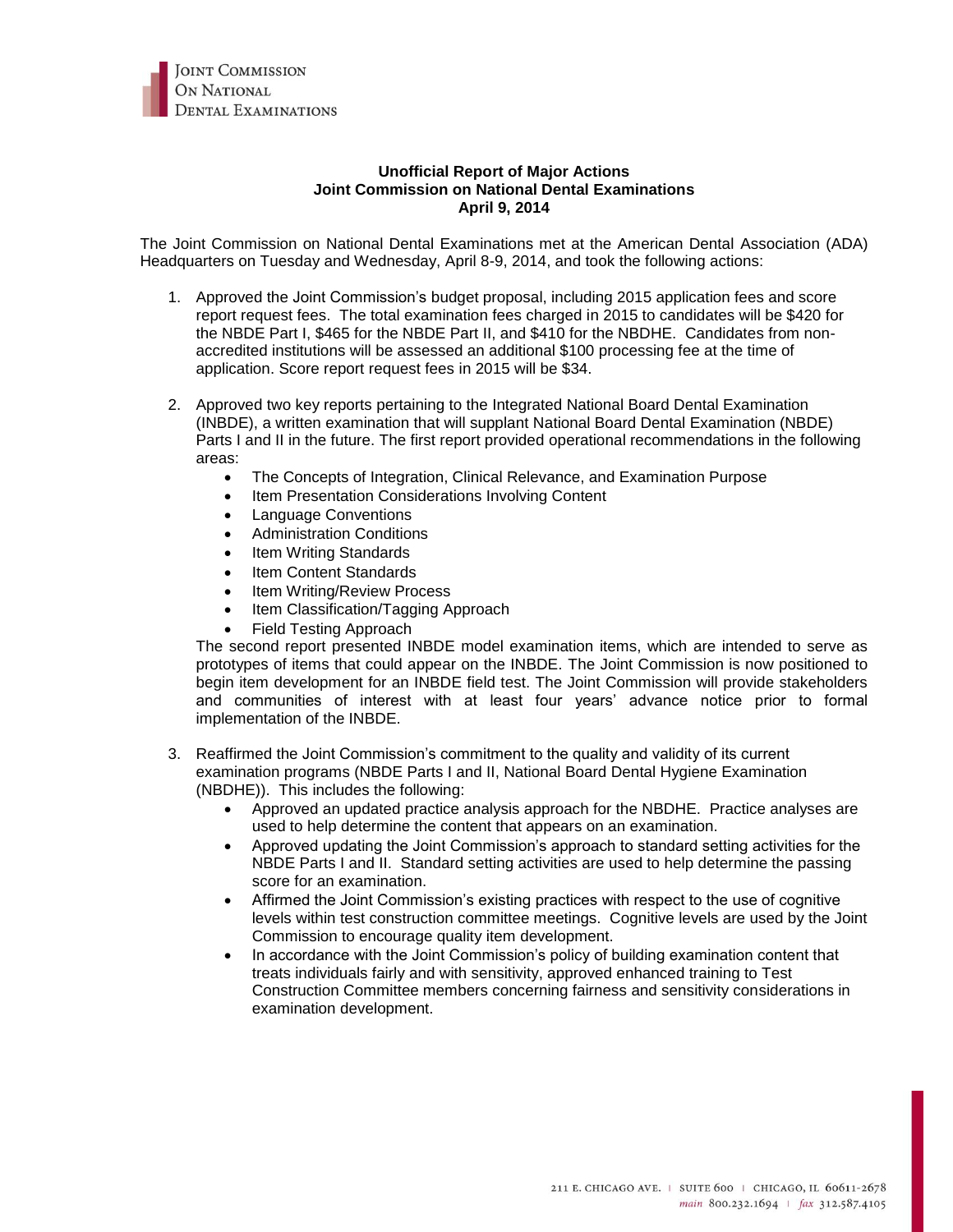- Approved incorporating various enhancements identified for the INBDE, directly into the Joint Commission's current examinations, where appropriate.
- Approved investigation into the quality of case materials—particularly radiographic images—to identify activities to improve the quality of those materials.
- Approved the reappointment of Dental and Dental Hygiene examination test constructors and the appointment of primary and alternate test constructors for the Dental and Dental Hygiene examinations for 2015.
- Approved the 2013 editions of the NBDE and NBDHE Technical Reports.
- Approved a list of additional 2014 and 2015 research and development projects and expenditures.
- 4. Adopted proposed revisions to the Joint Commission's Standing Rules and Examination Regulations. This includes editorial modifications to clarify language within each document and align language more closely with prior Joint Commission decisions. The following clarifications/changes are noteworthy:
	- The Joint Commission affirmed that the predominant consideration with respect to appeal and testing accommodations decisions concerns the validity of examination results.
	- A candidate's eligibility to take an examination may be revoked if the Joint Commission has reason to believe that the candidate is taking an examination for purposes other than National Board certification.
	- The Joint Commission has updated its privacy policy to permit the Joint Commission to release examination results—with personally identifying information removed—to legitimately interested parties for research and policy making purposes.
	- Candidates who receive information concerning unreleased examination content should destroy the information immediately without reviewing it. Candidates who have been found to be in possession of such information—or to have participated in the distribution of this information—may have their examination results voided. Penalties may be imposed subsequent to discovery and investigation of the original incident, which may occur years after the incident itself.

Revisions to Examination Regulations are effective immediately; revisions to Joint Commission Standing Rules are contingent upon approval by the ADA's House of Delegates.

- 5. Approved the following in support of communities of interest:
	- 3-year renewal of the Joint Commission's licensing agreement with the American Student Dental Association (ASDA), concerning sales of NBDE released item content.
	- a resolution requesting that the Committee on Administration—in consultation with the American Dental Education Association (ADEA) and other appropriate stakeholders investigate modifications to or the elimination of the 12 month retest requirement and report back to the Joint Commission with its recommendation.
	- procedures for granting permission for use of the Joint Commission's released examination materials by dental and dental hygiene educational programs.
	- procedures for granting permission to educational programs for use of the Case Development and Test Item Development Guides by dental schools for faculty development.
	- procedures for the sale of NBDHE 2006 and 2009 released examination materials to individuals for a fee to cover costs of production and distribution.
- 6. Approved actions consistent with the Joint Commission's mission to serve as a leader and resource on assessment for the oral health care profession:
	- Directed staff to monitor the activities of the Commission on Dental Accreditation (CODA) as it develops accreditation standards for dental therapy education programs.